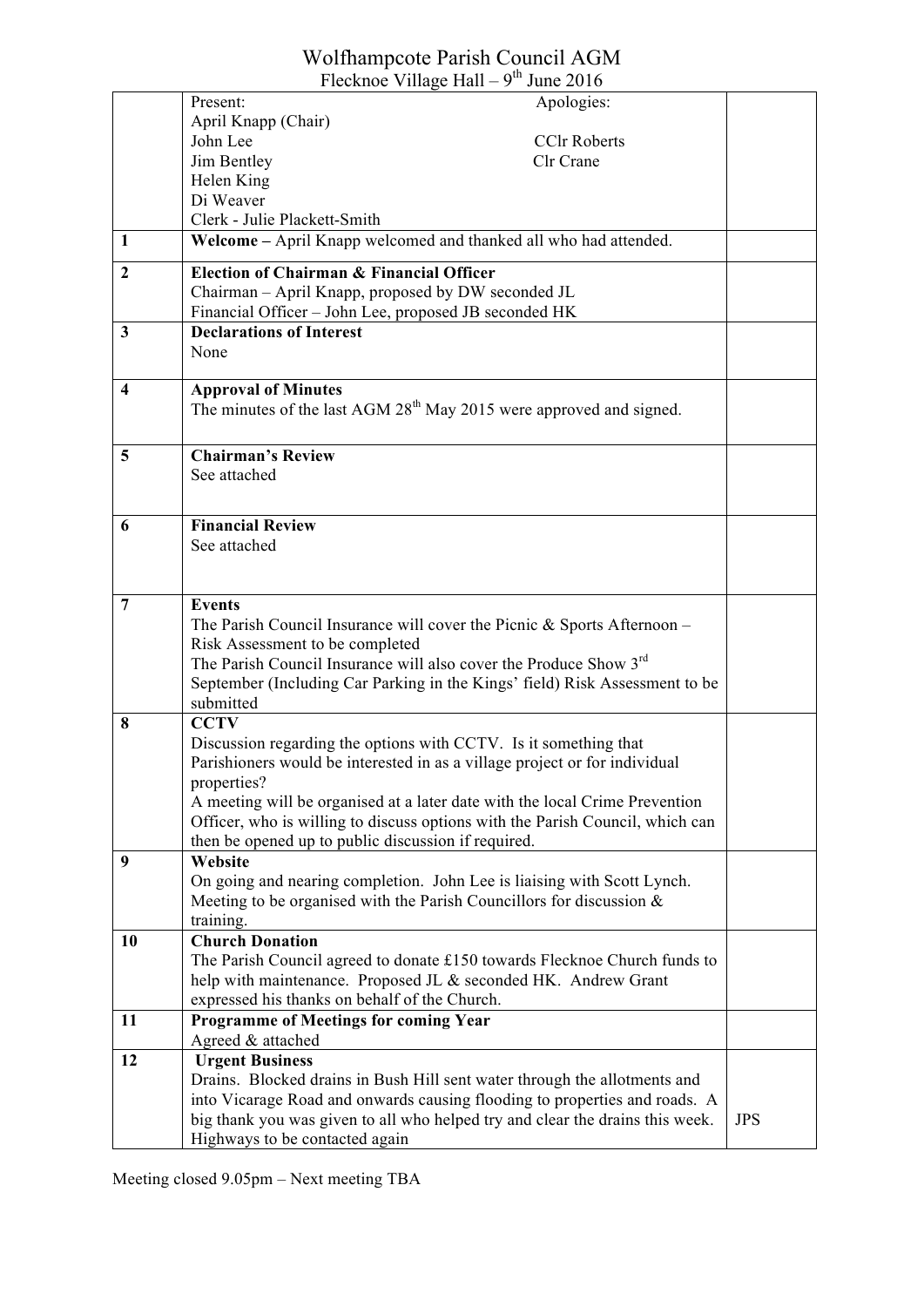#### **Wolfhampcote Parish Council Chairman's Review 2015/16**

I would like to thank my fellow councillors for their support this year. In particular thanks and appreciation for the hard work of our Clerk Julie Plackett Smith for the help and support she has provided. She has carried out a diverse range of items not on her job description from baking cakes and serving teas for the litter pick, detective work on who looks after the water tanks, to helping parishioners who had been flooded ! Julie is definitely not a one to shy away from challenges. We have a new District Councillor Emma Crane who along with the County Councillor Howard Roberts has attended Parish Council meetings, giving useful input and briefing the Parish Council on the activities of the Borough and County Councils. Thank you

#### **Planning**

Various applications have been received including a revised planning application for the Grain Dryer which gained approval of RBC – work has still not started so we wait some progress on site.

#### **Highways**

We have seen the 30mph speed limit implemented in Flecknoe. It is a shame the accompanying signs are so big but apparently they are the correct size. We have volunteers to carry out planting around them to make them a little more appealing.

The storm drains still appear to be a problem although various works have been carried out. We will need to wait for the next big rainfall to see if they have worked but the one by the Cricket Field still needs some attention.

Julie seems to have bottomed out the ownership of the water tanks and this has been pointed out to the Executor for the Chinn's along with the fact that the piece of grass at the front does not belong to the house.

#### **Website**

John Lee has kindly taken on the challenge of reviewing the Parish website and has also got a willing volunteer Scott Lynch to assist. Hopefully this will be available later this year particularly as we need to publish various pieces of information as part of the Local Government Transparency Code 2014. The village is becoming much more digitally savvy with various Whatsapp Groups and Facebook pages so an easy to use website will complement these**.**

#### **Litter pick**

We held a very successful litter pick and Clean for the Queen event. It was great to see new faces taking part including our District Councillor Emma and her son. I tweeted the event photos which were re-tweeted by Rugby Council and they will possibly use some of the photos as part of their Britain in Bloom campaign.

#### **Village Hall**

Thank you to the Village Hall Committee who arranged an Old Boiler event to raise money for a new boiler which has been fitted with the help of a generous grant from Councillor Roberts. I am sure I have missed something vital from my review so apologies if I have.

#### **Defibrillator**

One more positive piece of news is that the village is to be given a refurbished defibrillator by the West Midlands Ambulance Service which I am in the process of purchasing a cabinet for. I had wanted to put it in the phone box but the procedure and time for getting electric connected would have jeopardised the availability of a defibrillator so I am arranging for it to be connected on one of the external walls of the village hall. I would like to thank Claire McGregor and Lucy Olive in particular for kicking off the appeal and residents in the parish that have raised funds so far. We have trained about 24 volunteers in CPR and use of defibrillator and have a waiting list for another course. I have an application with Rugby Borough Council for more funding in order to get one for Sawbridge too and electricity connected to the phone box. If successful we should hear in the next few days although I believe that funds are limited – fingers crossed.

April Knapp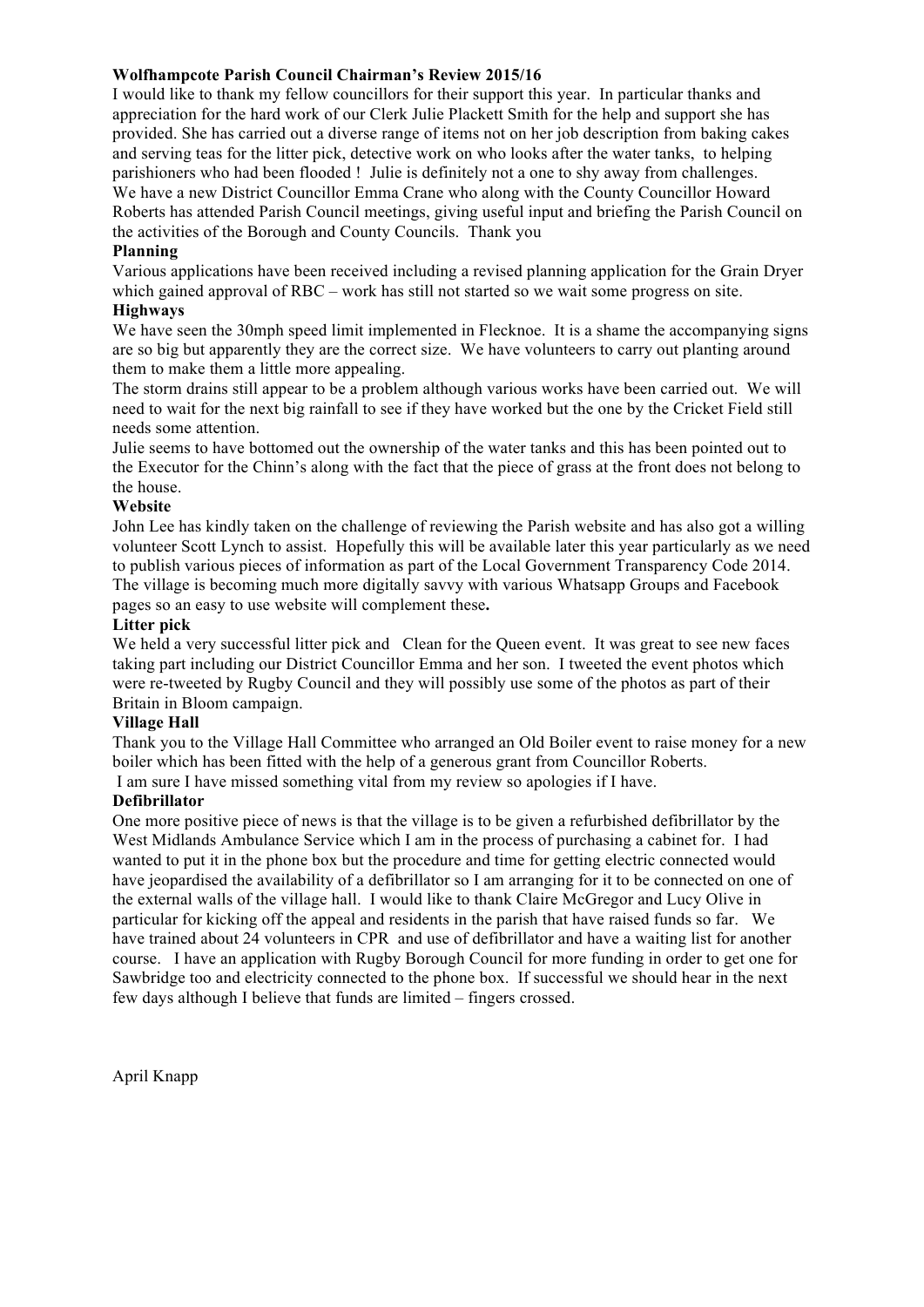#### **Wolfhampcote Parish Council Financial Review 2016**

We submitted and had our accounts approved by our internal auditor at the end of May and by the Parish Council today.

New rules under the Transparency Code for Small Authorities came into effect last year and will impact upon the Parish finances from last years audit.

These have and are being implemented to ensure the Parish Council meets its financial obligations under the Code particularly in regard to publishing on an appropriate website.

The Parish Council continues to be financially strong with funds totaling some £3350 in the bank. This after an busy year of expenditure primarily supporting the Village Hall Car Park and new boiler.

The precept for 2016/7 remains at £3000 which should ensure we have adequate funds for this year.

The repayment of Village Hall loans has continued to the agreed schedule and will be completed at in 2017.

A set of accounts is available for those who wish to inspect them.